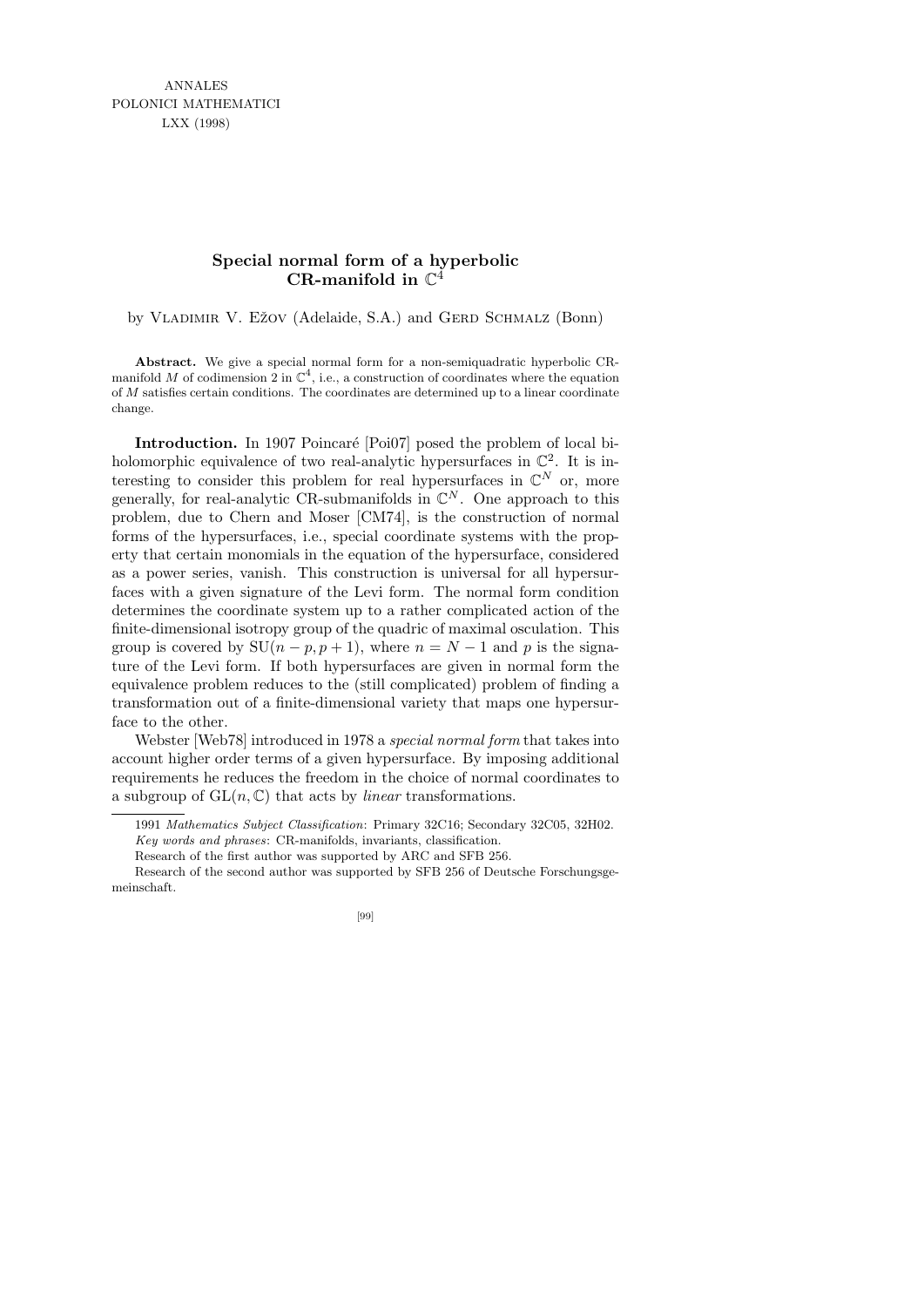In this paper we construct a special normal form for hyperbolic CR-manifolds of codimension 2 in  $\mathbb{C}^4$ . By a hyperbolic CR-manifold we mean a CR-submanifold  $M \subset \mathbb{C}^4$  that can be written in the form

(1) 
$$
v_1 = |z_1|^2 + N_1(z, \overline{z}, u), \quad v_2 = |z_2|^2 + N_2(z, \overline{z}, u),
$$

where  $z_1, z_2, w_1, w_2$  are coordinates in  $\mathbb{C}^4$ ,  $w_j = u_j + iv_j$  and  $N_j$  does not contain any terms of order less than 3. Hyperbolic CR-manifolds in  $\mathbb{C}^4$  can also be characterised as the strictly pseudoconvex CR-manifolds of codimension 2 in  $\mathbb{C}^4$ . For such manifolds Loboda [Lob88] constructed a normal form that is analogous to Chern–Moser's normal form for hypersurfaces. Loboda's normal form conditions can be described as follows:

Set

$$
N_j(z, \overline{z}, u) = N_j^1(z_j, \overline{z}_j, u_j) + N_j^2(z, \overline{z}, u),
$$

where  $N_j^1(z_j, \overline{z}_j, u_j)$  consists of all monomials that depend only on  $z_j, \overline{z}_j, u_j$ . Then

$$
N_j^1 = 2 \operatorname{Re}(h_{42}^j(u) z_j^4 \overline{z}_j^2) + \sum_{\substack{k,l \geq 2 \\ k+l \geq 7}} h_{kl}^j(u) z_j^k \overline{z}_j^l,
$$

where  $h_{kl}^{j}(u)$  are real-analytic functions of u. Notice that these are exactly Chern–Moser's conditions for the normal form of a hypersurface in  $\mathbb{C}^2$ .

For the terms  $N_j^2$  the following holds:

$$
(N_j^2)_{k0} \equiv 0 \quad \text{for } k \ge 1,
$$
  
\n
$$
\frac{\partial}{\partial \overline{z}_j} (N_j^2)_{k1} \equiv 0 \quad \text{for } k \ge 2,
$$
  
\n
$$
\frac{\partial^2}{\partial z_1 \partial z_2} (N_j^2)_{22} \equiv 0,
$$
  
\n
$$
\frac{\partial^4}{\partial z_1 \partial z_2 \partial \overline{z}_1 \partial \overline{z}_2} (N_j^2)_{22} \equiv 0,
$$

We denote by  $\mathcal{N}_0(M)$  the family of biholomorphic, origin preserving transformations that map  $M$  (in normal form) into  $M'$  that also has normal form. If  $\Phi \in \mathcal{N}_0(M)$  is given by  $z' = f(z, w)$ ,  $w' = g(z, w)$  then

(2) 
$$
L_C: z' = Cz, w' = \varrho w
$$

with

$$
C = \left(\frac{\partial f}{\partial z}\right)\Big|_{0}, \qquad \varrho = \left(\frac{\partial g}{\partial w}\right)\Big|_{0}
$$

also belongs to  $\mathcal{N}_0(M)$ . Moreover, C and  $\varrho$  must then have the form

$$
C = \begin{pmatrix} \lambda_1 e^{i\psi_1} & 0 \\ 0 & \lambda_2 e^{i\psi_2} \end{pmatrix}, \quad \varrho = \begin{pmatrix} \lambda_1^2 & 0 \\ 0 & \lambda_2^2 \end{pmatrix},
$$

or

$$
C = \begin{pmatrix} 0 & \lambda_1 e^{i\psi_1} \\ \lambda_2 e^{i\psi_2} & 0 \end{pmatrix}, \quad \varrho = \begin{pmatrix} 0 & \lambda_1^2 \\ \lambda_2^2 & 0 \end{pmatrix},
$$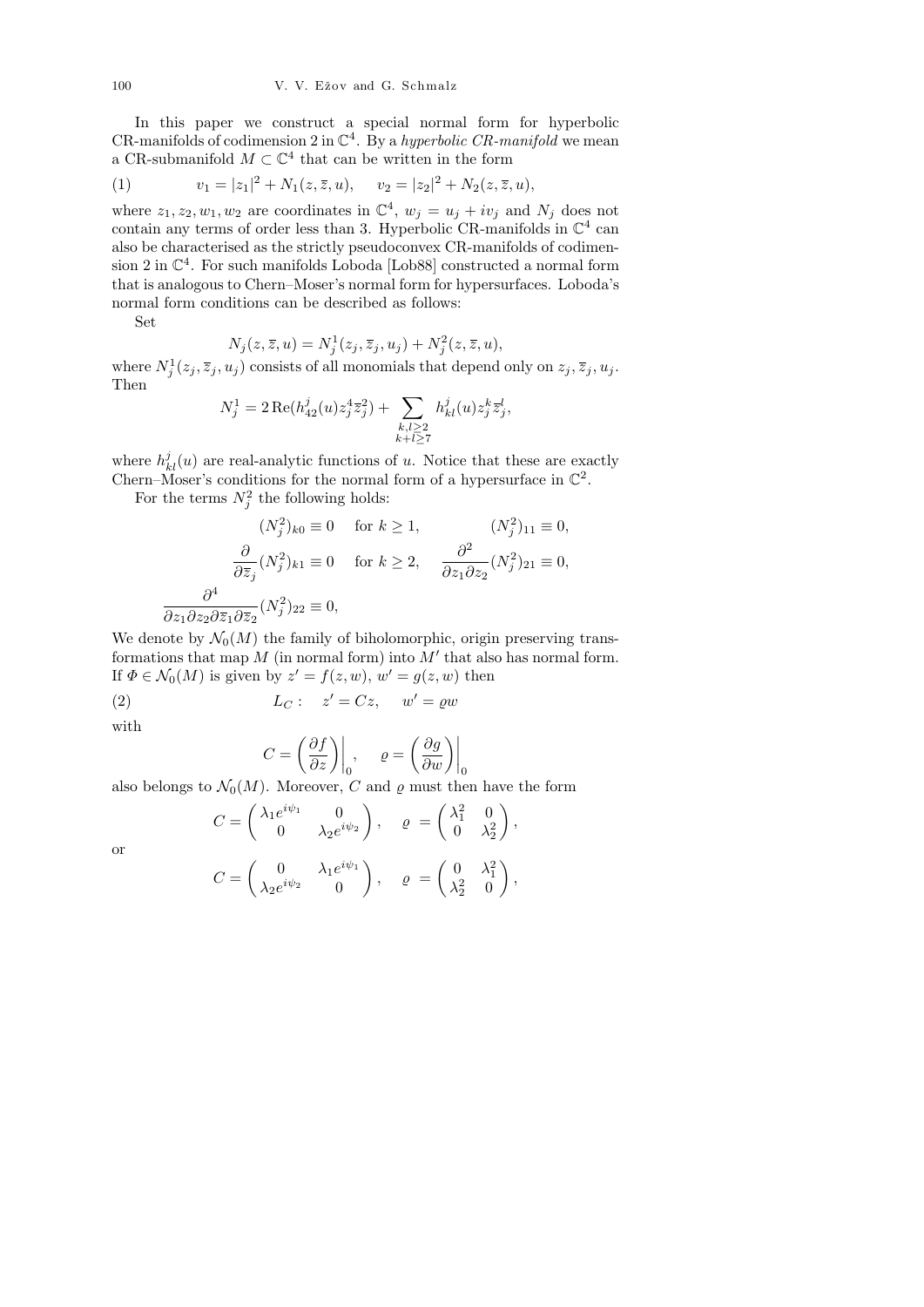where  $\lambda_j > 0$ ,  $\psi_j \in \mathbb{R}$ . The group of all  $(C, \varrho)$ -transformations will be denoted by  $GL(Q)$ .

Thus, any  $\Psi \in \mathcal{N}_0(M)$  can be decomposed into  $\Psi = L_C \circ \Psi_{\text{id}}$  with  $\Psi_{\rm id} \in \mathcal{N}_{0,\rm id}(M)$ , where

$$
\mathcal{N}_{0,\text{id}}(M) = \left\{ \Phi \in \mathcal{N}_0(M) : \left( \frac{\partial f}{\partial z} \right) \Big|_0 = \text{id} \right\}.
$$

It follows from Loboda's theorem that any  $\Phi \in \mathcal{N}_{0,\text{id}}(M)$  is uniquely determined by the data

$$
a_j := \frac{\partial f_j}{\partial w_j}\bigg|_0, \quad r_j := \frac{1}{2} \frac{\partial^2 g_j}{(\partial w_j)^2}\bigg|_0.
$$

If M is the hyperbolic quadric

$$
M: \quad v_1 = |z_1|^2, \quad v_2 = |z_2|^2
$$

then for any possible initial data there exists an automorphism, hence any normalisation is automatically an automorphism.

For arbitrary  $M$  the right hand side of equation (1) can be expanded into a series of homogeneous polynomials where the weighted degree of each monomial is the sum of the degrees with respect to z and  $\overline{z}$  and twice the degree with respect to  $u$ . If  $M$  is non-quadratic and given in normal form then there is a smallest weight  $\gamma$  such that the homogeneous component  $N_{\gamma}$  with weight  $\gamma$  of  $N = (N^1, N^2)$  is different from 0. We will refer to this  $N_{\gamma}$  as to the *first non-quadratic term*. It can be easily verified that any normalisation  $\Phi \in \mathcal{N}_0(M)$  is equal to the quadratic automorphism with the same initial data up to terms of weighted degree  $\geq \gamma$  (for more elaborate explanation see [Sch95]).

Among the non-quadratic hyperbolic manifolds there is a special type of manifolds that are called semiquadratic manifolds and should be separately dealt with. A *semiquadratic manifold* is given by the equations

$$
v_1 = |z_1|^2, \quad v_2 = |z_2|^2 + N^2(z_2, \overline{z}_2, u_2),
$$

where  $z_1, z_2, w_1, w_2$  are normal coordinates, i.e., they are a Cartesian product of a sphere in  $\mathbb{C}^2$  and a non-spherical hypersurface in  $\mathbb{C}^2$  that is given in Chern–Moser's normal form.

The construction of a special normal form reduces then to Chern–Moser– Webster's special normal form for hypersurfaces. A coordinate change from one special normal form to another is a fractional linear sphere automorphism in the variables  $z_1, w_1$  and a linear transformation in the variables  $z_2, w_2.$ 

Now, we may restrict ourselves to the case of non-semiquadratic manifolds. The construction and the condition of the special normal form for a given non-semiquadratic manifold  $M$  depend on the concrete form of the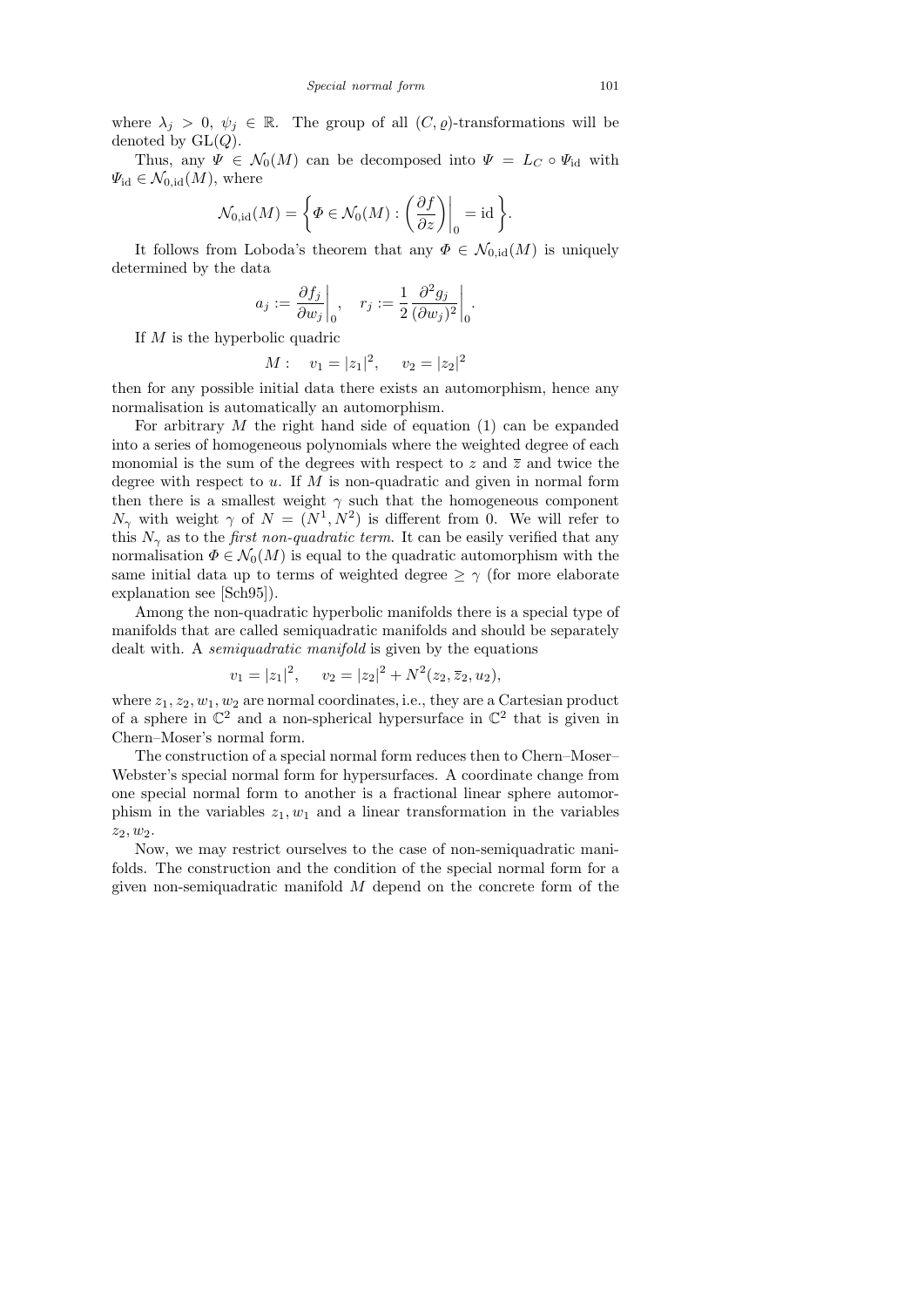first non-quadratic, resp. non-semiquadratic, term. We will consider 4 different cases of non-semiquadratic manifolds that appeared in [Sch95] where it was proved that for such manifolds there exist normal coordinates where all automorphisms are linear. This is, of course, necessary for a construction of special normal forms with the property that passing to another special normal coordinates is provided by linear transformations because any automorphism is in particular a transformation to other special normal coordinates.

In Section 2 we recall the rough scheme of the proof of the following theorem from [Sch95]:

THEOREM 1. Let M be a non-semiquadratic, real-analytic CR-manifold in  $\mathbb{C}^4$ . Then any isotropic automorphism  $\Phi = (f, g)$ , considered as a normalisation, is uniquely determined by the parameter

$$
C = \frac{\partial f}{\partial z}\bigg|_0.
$$

Section 3 is devoted to the description of the special normal form and to the proof of the existence and uniqueness (up to linear coordinate changes) of special coordinates.

We remark that a special normal form for *non-umbilic* hyperbolic CR-manifolds of codimension 2 in  $\mathbb{C}^4$  was constructed by Loboda in [Lob90].

2. Sketch of the proof of Theorem 1. The proof of Theorem 1 is very long and very technical. Here we only sketch the main ideas.

STEP 1. One has to show that any automorphism with  $C = id$  is trivial. Any such automorphism can be embedded in some one-parameter subgroup  $\Phi_t$ . From

(3) Im  $g_t(z, w) - \langle f_t(z, w), f_t(z, w) \rangle - N(f_t, \bar{f}_t, \text{Re } g_t) |_{\text{Im } w = \langle z, z \rangle + N} \equiv 0$ 

one deduces that the derivative with respect to t must vanish for  $t = 0$ . Denote this function by  $P(z, \overline{z}, u)$ .

STEP 2. The function  $P(z, \overline{z}, u)$  can be expressed as

 $P(z, \overline{z}, u) = 2 \operatorname{Re} \chi(v - \langle z, z \rangle - N(z, \overline{z}, u))|_{\operatorname{Im} w = \langle z, z \rangle + N}$ 

where  $\chi$  is a vector field that decomposes into a series of homogeneous components with respect to the weight

$$
\chi = \chi_1 + \chi_2 + \chi_{\gamma-1} + \ldots
$$

Here, one has to take into account that the basis vectors  $\partial/\partial z_j$ , resp.  $\partial/\partial w_j$ , have weight −1, resp. −2. Then the index indicates the weight of the compo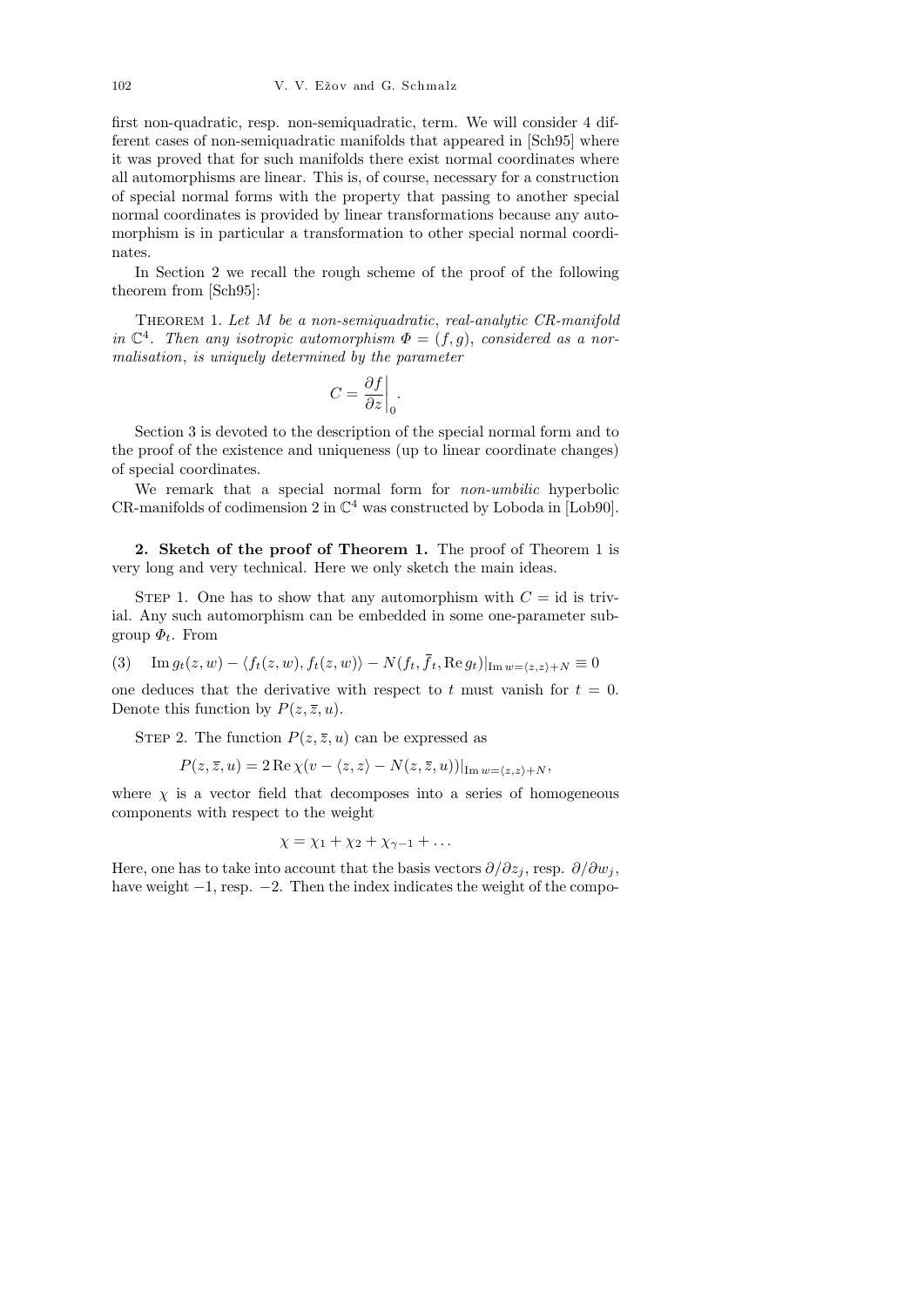nent. The vector fields  $\chi_1$  and  $\chi_2$  do not depend on M and have the explicit form

$$
\chi_1 = \sum_{j=1,2} (a_j w_j + 2i\overline{a}_j (z_j)^2) \frac{\partial}{\partial z_j} + 2i\overline{a}_j z_j w_j \frac{\partial}{\partial w_j},
$$
  

$$
\chi_2 = \sum_{j=1,2} r_j z_j w_j \frac{\partial}{\partial z_j} + r_j (w_j)^2 \frac{\partial}{\partial w_j}.
$$

STEP 3. Besides the weighted degree, there is another characteristic of a monomial that plays an important rôle in the proof. It is called the  $j$ -defect (for  $j = 1, 2$ ) and is defined as the difference of the degrees in  $z_j$  and in  $\overline{z_j}$ .

Now, suppose that  $a_j \neq 0$ . Without loss of generality one can assume that  $a_1 = i$ . One has to show that then equation (3) cannot be satisfied. This implies that there are no isotropic automorphisms  $\Phi$  of M with  $\Phi \in \text{Aut}_{0, id}$ . We distinguish four different cases:

1. M has the form

(4) 
$$
v_1 = |z_1|^2 + N^1(z, \overline{z}, u), \quad v_2 = |z_2|^2 + N^2(z, \overline{z}, u),
$$

where  $N^1_{\gamma_1,\delta_1} \not\equiv 0$  is the term of maximal 1-defect  $\delta_1 + 1$  of the first nonvanishing term of  $N^1$ . Then the term in  $P^1$  of weight  $\gamma_1$  and 1-defect  $\delta_1$ takes the form

$$
P_{\gamma_1+1,\delta_1+1}^1 = \chi_{(1)}|_{v_1=|z_1|^2} N_{\gamma_1,\delta_1}^1 - 2z_1 N_{\gamma_1,\delta_1}^1 + \chi_{\gamma_1-1,\delta_1+1}|_{v_1=|z_1|^2} (|z_1|^2 - v_1),
$$
  
where

$$
\chi_{(j)} = i\overline{a}_j \left( 2(z_j)^2 \frac{\partial}{\partial z_j} + 2(u_j + iv_j) z_j \frac{\partial}{\partial w_j} - i(u_j - iv_j) \frac{\partial}{\partial \overline{z}_j} \right)
$$

is the part of the vector field  $\chi_1$  that increases the j-defect by 1.

Due to (3), this expression must vanish. For the first case we suppose that the sum of the terms including  $N^1$  is different from 0. Then they must be compensated by the last term that includes  $\chi_{\gamma_1-1,\delta_1+1}$ . This turns out to be impossible because then the last term has non-normal components that cannot occur in the first two terms. Hence,  $a_1 \neq 0$  implies that the polynomials  $P_{\gamma_1+1,\delta_1+1}^1$  cannot vanish, i.e., for  $a_1$  running over  $\mathbb C$  they form a one-dimensional subspace in the space of polynomials with weight  $\gamma_1 + 1$ and *j*-defect  $\delta_1 + 1$ .

2. For the second case we assume that  $M$  has the form

(5) 
$$
v_1 = |z_1|^2
$$
,  $v_2 = |z_2|^2 + N^2(z, \overline{z}, u)$ ,

where  $N_{\gamma_2,\delta_2}^2 \not\equiv 0$  is the first non-vanishing term with maximal 2-defect,  $N_{\gamma_1,\delta_1}^2$  is the first term that depends on one of the variables  $z_1,\overline{z}_1,u_1$  with weight  $\gamma_1$  and maximal 1-defect  $\delta_1$ . Then  $a_1 \neq 0$  implies  $P^2_{\gamma_1+1,\delta_1+1} \neq 0$ (even without the assumption  $N^1 \equiv 0$ ). Furthermore, the second case can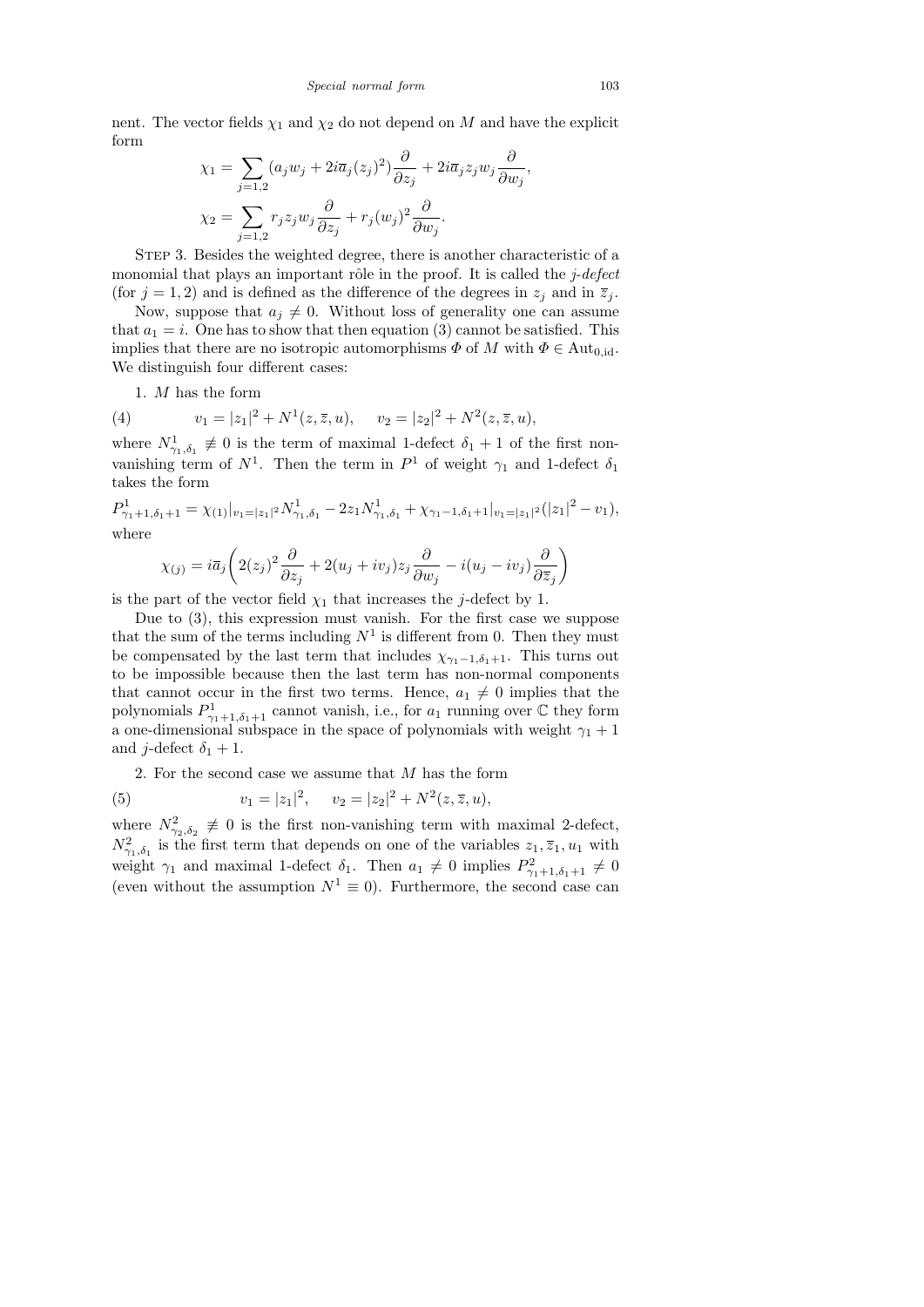be characterised by  $a_2 \neq 0$  implies  $P_{\gamma_2+1,\delta_2+1}^2 \neq 0$ , as above. In this case the polynomials  $P^j_{\gamma_j+1,\delta_j+1}$  form one-dimensional subspaces in the spaces of polynomials with weight  $\gamma_j + 1$  and j-defect  $\delta_j + 1$  for  $a_j$  running over C.

3. For the third case M has the form (4) but  $a_1 \neq 0$  does not imply that  $P_{\gamma_1+1}^1 \neq 0$ . Then one finds that  $N_{\gamma_1}^1$  must have the special form

$$
v_1=|z_1|^2+(u_1+i|z_1|^2)(u_1-i|z_1|^2)II_2(z_2,\overline{z}_2,u_2)+\ldots,
$$

where  $\Pi_2$  is not constant and depends only on the indicated variables. Then it follows from  $a_2 \neq 0$  that  $P_{\gamma_1+1}^1 \neq 0$ . There are two possibilities for  $N^2$ : either there is a first component  $N_{\gamma_2}^2$  that depends on one of the variables  $z_1, \overline{z}_1, u_1$  and  $a_1 \neq 0$  implies  $P_{\gamma_2+1}^2 \neq 0$ , or  $N^2$  depends only on  $z_2, \overline{z}_2, u_2$ . The first alternative characterises the third case. Then one finds out that  $a_j$ running over  $\mathbb C$  produces one-dimensional subspaces of  $P^l_{\gamma_j+1,\delta_j+1}$   $(j \neq l)$  in the space of polynomials with weight  $\gamma_j + 1$  and j-defect  $\delta_j + 1$ .

4. The second alternative above constitutes the fourth case. Then there exists a number k with  $2 \leq k \leq \gamma$  such that  $P_{\gamma_1+k}^1 \neq 0$ . We will call M exceptional of order k.

STEP 4. If  $r_i \neq 0$  then  $P_{\gamma+2} \neq 0$ .

3. The special normal form. Consider the vector fields

(6) 
$$
\chi_{(j)} = i\overline{a}_j \left( 2(z_j)^2 \frac{\partial}{\partial z_j} + 2(u_j + iv_j) z_j \frac{\partial}{\partial w_j} - i(u_j - iv_j) \frac{\partial}{\partial \overline{z}_j} \right),
$$

(7) 
$$
\chi_2^j = r_j w_j z_j \frac{\partial}{\partial z_j} + r_j (w_j)^2 \frac{\partial}{\partial w_j},
$$

(8) 
$$
\chi_{\gamma} = f_{\gamma+1}(z,w) \frac{\partial}{\partial z} + g_{\gamma+2}(z,w) \frac{\partial}{\partial w}, \qquad \gamma \ge 3,
$$

with  $a_j \in \mathbb{C}$ ,  $r_j \in \mathbb{R}$ . Notice that  $\chi_{(j)}$  increases the j-defect of a monomial by 1 and that

$$
2\operatorname{Re}\chi_1 = \chi_{(1)} + \chi_{(2)} + \overline{\chi}_{(1)} + \overline{\chi}_{(2)}, \quad \chi_2 = \chi_2^1 + \chi_2^2.
$$

We denote by  $\chi_{\gamma,\delta_j}$ , resp.  $\chi_{\gamma,d}$ , the component of the *j*-defect  $\delta_j$ , resp. of the total defect  $d = \delta_1 + \delta_2$ , in  $\chi_{\gamma}$ .

We now distinguish four types of manifolds in dependence on the first non-quadratic terms in the expansion of the equation in normal form. Since the first order term of any renormalisation is a linear mapping  $L<sub>C</sub>$  as described above, the first non-quadratic terms in the equation of  $M$  depend in a simple way on the normal coordinates chosen: only the coefficients of the monomials change. Therefore, the definitions below are correct.

These four types of manifolds are according to the four cases in Step 3 of the proof above.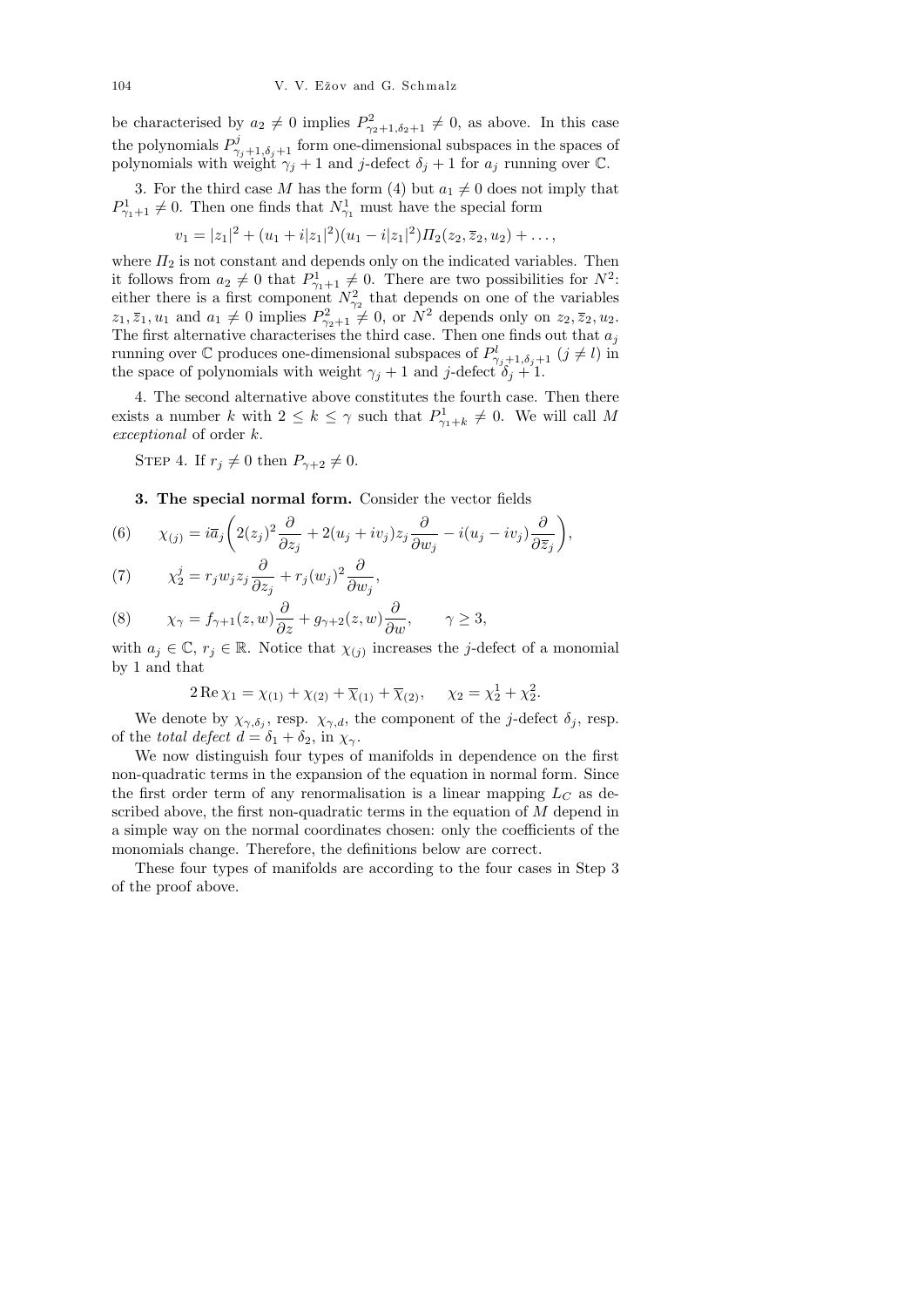*Special normal form* 105

1. Both  $N^j \neq 0$  and do not have the special form indicated in case 3. Let  $N_{\gamma_j}^j$  be the first non-quadratic terms. Collect in  $N_{\gamma_j}^j$  the terms of maximal total defect  $d_i$ , then within this polynomial the terms of maximal j-defect  $\delta_i$  and then the terms of maximal weight  $\omega_i$  with respect to  $(z_i, \overline{z}_i, u_i)$ . Finally, in the resulting expression choose a polynomial of the form

$$
\widehat{N}_{\gamma_j,d_j}^j = \widetilde{N}_{\omega_j,\delta_j}^j(z_j,\overline{z}_j,u_j) \Pi^j
$$

,

where  $\Pi^j$  is a monomial in  $z_l, \overline{z}_l, u_l$   $(l \neq j)$  of minimal degree with respect to  $z_l, \overline{z}_l$ . Consider the space

$$
(9) \quad \mathcal{P}^{j} = \{P^{j}_{\gamma_{j}+1,\delta_{j}+1} = \chi_{(j)}\widehat{N}^{j}_{\gamma_{j},\delta_{j}} - 2z_{j}\widehat{N}^{j}_{\gamma_{j},\delta_{j}} + \chi_{\gamma_{j}-1,\delta_{j}+1}(|z_{j}|^{2} - v_{j})|_{v_{j}=|z_{j}|^{2}}\},
$$

where  $\chi_{\gamma_i-1,\delta_i+1}$  is uniquely determined for given  $a_j$  by the condition that  $P<sup>j</sup>$  consists of normal terms. The arguments from [Sch95] (cf. Section 2) applied to normalisations (instead of automorphisms) show that these spaces are 1-dimensional complex spaces for  $a_j$  running over  $\mathbb C$ . We can make use of these arguments because the actions of automorphisms and normalisations on the first non-quadratic terms are the same.

Analogously, we define the 1-dimensional real spaces

(10) 
$$
\mathcal{Q}^j = \{Q^j_{\gamma_j+2,\delta_j} = \chi^j_2 \widehat{N}^j_{\gamma_j,d_j}|_{v_j=|z_j|^2}\}.
$$

2. One of the  $N^j$  is 0, say  $N^1 \equiv 0$ . Since M is not semiquadratic,  $N^2$ must then depend on one of the  $z_1, \overline{z}_1, u_1$ . We define  $\hat{N}^2$  in the same way as above.  $\hat{N}^1$  will be defined analogously, but starting from  $N_{\gamma_1,\delta_1}^2$ , the term in  $N^2$  of minimal weight  $\gamma_1$  and maximal 1-defect  $\delta_1$  that depends on one of the variables  $z_1, \overline{z}_1, u_1$ . Now, we define by (9), resp. (10), the 1-dimensional complex spaces  $\mathcal{P}^j$ , resp. the 1-dimensional real spaces  $\mathcal{Q}^j$ .

3. One of the  $N^j$  has the special form from case 3 and, therefore, must depend on one of the variables  $z_l, \overline{z}_l, u_l$   $(l \neq j)$ , and  $N^l$  depends on  $z_j, \overline{z}_j, u_j$ .  $\hat{N}^j$  is then derived from  $N^l_{\gamma_j,\delta_j}$   $(l \neq j)$ , the component of minimal weight and maximal j-defect that contains one of the variables  $z_j, \overline{z}_j, u_j$ .

The spaces  $\mathcal{P}^j$  and  $\mathcal{Q}^j$  will also be defined by (9) and (10). According to [Sch95],  $\mathcal{P}^j$  are complex 1-dimensional for  $a_j$  running over  $\mathbb C$  and the  $\mathcal{Q}^{\bar{j}}$ are real 1-dimensional for  $r_j$  running over  $\mathbb R$ .

4. One of the  $N^j$ , say  $N^1$ , has the special form from case 3, and  $N^2$ does not depend on  $z_1, \overline{z}_1, u_1$ . Then there exist an integer k such that the spaces generated by  $P_{\gamma_1+k,1}^1$ , resp.  $P_{\gamma_1+1,\delta_2+1}^1$ , for  $a_1$ , resp.  $a_2$ , in  $\mathbb C$  are one-dimensional. In this case  $\hat{N}^2$ ,  $\mathcal{P}^2$  and  $\mathcal{Q}^j$  are defined as for manifolds of type 3.  $\hat{N}^1$  will be derived from  $N^1_{\gamma_1,\delta_1}$  ( $\gamma_1 = \gamma_2 + k - 1$ ), the term of minimal weight and maximal 1-defect that produces a one-dimensional space of polynomials  $P_{\gamma_2+k,1}$ .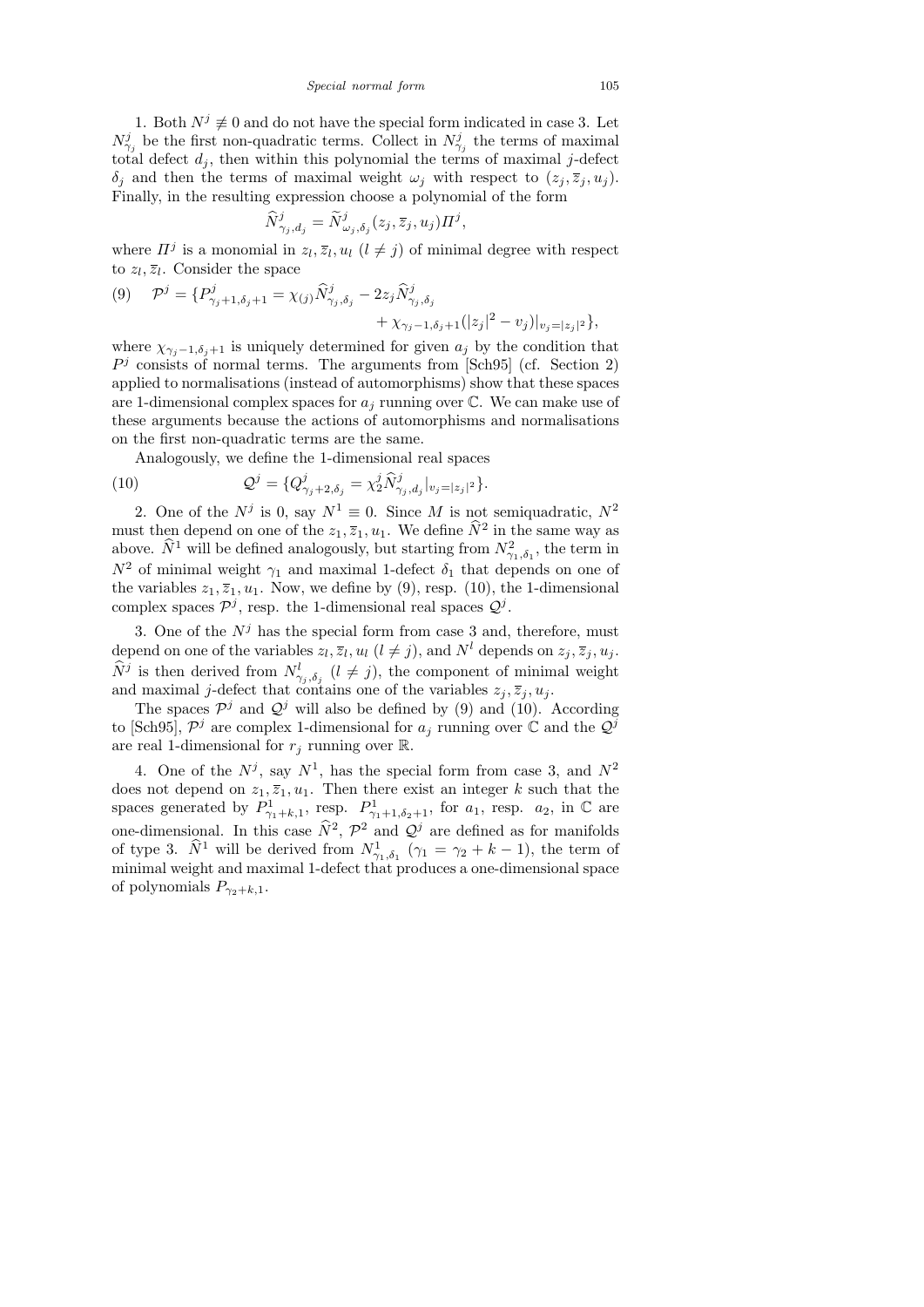Set

$$
\mathcal{P}^1 = \{ P^1_{\gamma_1 + k, \delta_1 + 1} = \chi_{(j)} \widehat{N}^1_{\gamma_j, \delta_j} - 2z_1 \widehat{N}^1_{\gamma_1 + k - 1, \delta_1} + \chi_{\gamma_1 + k - 2, \delta_1 + 1} (|z_1|^2 - v_1)|_{v_1 = |z_1|^2} \}.
$$

In the spaces of polynomials with given weight we introduce an inner product such that the monomials form an orthonormal basis. We will use this inner product in order to choose complementary subspaces.

Now we are ready to give the definition of the s.n.f.

DEFINITION 1. A non-semiquadratic CR-manifold  $M$  has special normal form (s.n.f.) if for some choice of  $N<sup>j</sup>$  the following conditions are satisfied:

• If M is of type 1, then

$$
N_{\gamma_j+1,\delta_j+1}^j\in\mathcal{P}^{j\perp}\quad\text{and}\quad N_{\gamma_j+2,\delta_j}^j\in\mathcal{Q}^{j\perp}.
$$

• If M is of type 2, then

$$
N_{\gamma_j+1,\delta_j+1}^2 \in \mathcal{P}^{j\perp} \quad \text{and} \quad N_{\gamma_j+2,\delta_j}^2 \in \mathcal{Q}^{j\perp}.
$$

• For  $M$  of type 3,

$$
N_{\gamma_j+1,\delta_j+1}^l \in \mathcal{P}^{j\perp} \quad \text{and} \quad N_{\gamma_j+2,\delta_j}^l \in \mathcal{Q}^{j\perp} \quad (l \neq j).
$$

• For  $M$  of exceptional type,

$$
N^1_{\gamma_1+k,\delta_1+1}\in\mathcal{P}^{1\perp},\quad \ N^1_{\gamma_1+1,\delta_2+1}\in\mathcal{P}^{2\perp},\quad \ N^j_{\gamma_j+2,\delta_j}\in\mathcal{Q}^{j\perp}.
$$

By definition  $M$  also has s.n.f. if its equation can be obtained from one of the equations above by interchanging  $z_1$  with  $z_2$  and  $w_1$  with  $w_2$ .

THEOREM 2. If M is a hyperbolic non-semiquadratic CR-manifold in  $\mathbb{C}^4$ of codimension 2 then there exist coordinates such that the equation of M has special normal form. The coordinates where M has s.n.f. are determined up to a linear transformation of the form (2).

Proof. Let  $M$  be given in normal form in the sense of Loboda and let  $\Phi_a = (f_a, g_a)$  be a normalisation of M with parameters  $(C = id, a =$  $(a_1, a_2), r = 0$ . The expansion of this normalisation into weighted homogeneous components differs from a quadratic automorphism only starting from terms of weight  $\gamma$  in  $f_a$  and of weight  $\gamma + 1$  in  $g_a$ . The spaces  $\mathcal{P}^j$  were chosen so that for suitable  $a_1, a_2$  the  $\mathcal{P}^j$ -component of the corresponding term in the new equation can be made equal to zero.

After performing a normalisation with parameters  $(C = id, a = 0, r = 1)$  $(r_1, r_2)$ ) with suitable  $r_j$  the condition that involves the  $\mathcal{Q}^j$  will also be satisfied.

Now we turn to the proof of the uniqueness statement. By inspection one easily verifies that any linear mapping of the form (2) preserves the s.n.f. Now, let  $\Phi$  be a local coordinate change such that the new equation